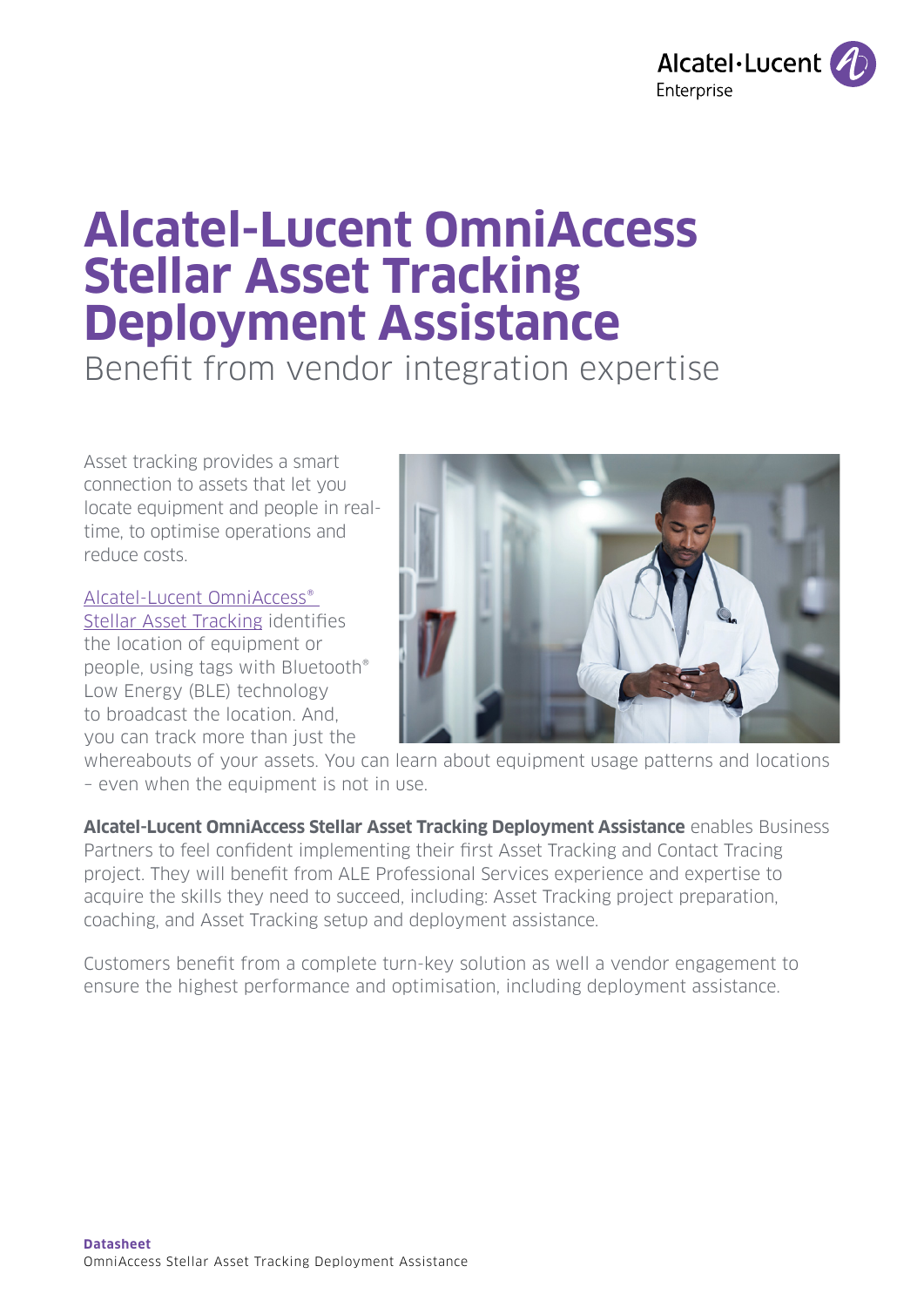## **Business Partner benefits**

#### **Securing a deal**

- Vendor expertise by your side to secure deployment projects while improving implementation speed and reducing risks
- ALE assistance to create Technical Support services requests and ensure quicker resolution
- Complete assistance "on-shelf" at a predictable price

#### **Resources empowerment**

- Increase your experts' skills to enable autonomy
- Obtain official ALE expert certification and grant them Technical Support access for the solution

#### **Methodology and experience sharing**

• Ensure successful deployment through preparation, coaching, and assistance, provided by an ALE expert

## **Customer benefits**

#### **Performance**

• Receive the highest solution performance with ALE Professional Services' methodology, expertise and experience

#### **Optimisation**

• Optimise the solution to adapt to your environment, configuration and best practices, to maximise your ROI and increase adoption

#### **Complete turnkey solution**

• Get a complete turn-key solution with ALE assistance services included, to simplify and optimise asset tracking and contact tracing deployment

## **Key features**

#### **Project preparation**

- Project discovery kick-off meeting to define methodology and action plan, identify prerequisites and necessary data, and help collect information
- Project analysis focussing on data collection and first recommendations presentation
- Project creation with the online web tool, and Bluetooth predictive survey to define the gateways map

#### **Coaching, deployment assistance**

- Coaching to identify relevant documentation, explain configuration procedures and theoretical topics
- Remote assistance during gateway and beacon deployment and configuration: Explanation of the methodology, the use of Asset Tracking web management tools and applications, as well as best practices and experience sharing
- Proactive troubleshooting to provide a first-level resolution and help Partner experts to execute a Technical Support service request, when necessary, allowing quicker issue resolution and bug fix

#### **Training and certification**

- The Post Sales online course, "OmniAccess Stellar Asset Tracking Deployment" provides basic knowledge and is part of this service. It is available to two Business Partner experts. The experts can then practice their skills during the project deployment.
- Once deployment is complete two slots are provided for the experts' certification. The "ACFE OmniAccess Stellar Asset Tracking" online course validates your experts' skills and knowledge acquired during the project and provides their access to Technical Support for this solution.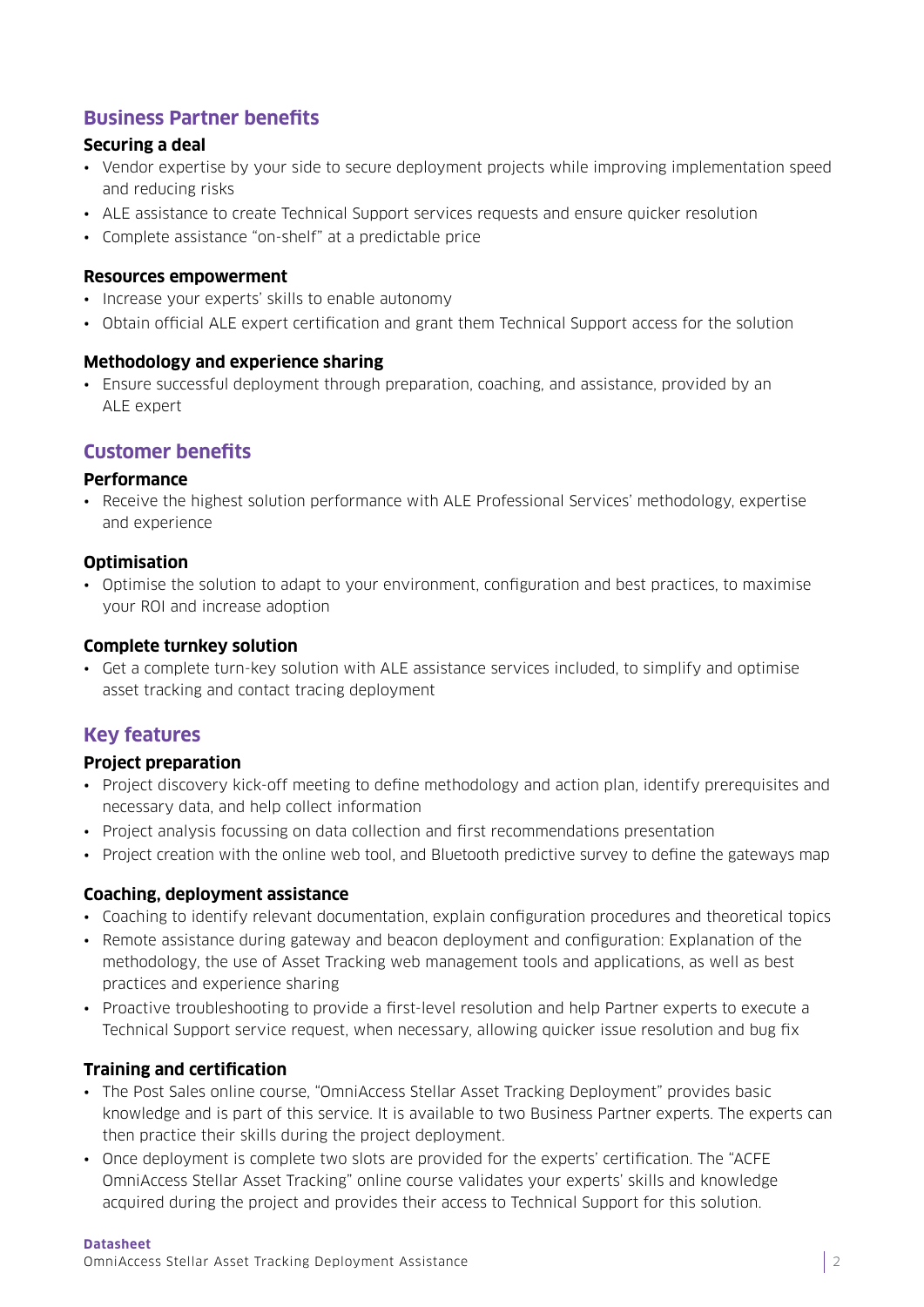Figure 1. Bluetooth Predictive Survey with Ekahau Pro® (Wi-Fi/Blue tooth planning and survey tool)

|                              | <b>DEEO BE QQQ IL OC</b>                     |                        |                      |                               |                                                                                                                                                                                                                                                     | No Adapters<br>Connected |
|------------------------------|----------------------------------------------|------------------------|----------------------|-------------------------------|-----------------------------------------------------------------------------------------------------------------------------------------------------------------------------------------------------------------------------------------------------|--------------------------|
|                              | Access Points Surveys Building               |                        |                      |                               | Planning Survey                                                                                                                                                                                                                                     |                          |
| Search                       |                                              |                        | Quick Select Actions |                               | $\begin{bmatrix} 1 & 0 \\ 0 & 1 \end{bmatrix}$ . $\begin{bmatrix} 1 & 0 \\ 0 & 1 \end{bmatrix}$ , $\begin{bmatrix} 1 & 0 \\ 0 & 1 \end{bmatrix}$<br>台·<br>$\mathbb{R}$ m $\mathbb{R}$ .<br>四、<br>1 Simulated Access Points Selected<br>$\mathbf{v}$ |                          |
| 6 APs, 1 selected            |                                              |                        |                      | Expand All APs                | 而<br>$\bullet$ on 2.4 5 Beth $\bullet$ Options<br><b>Bluetooth Coverage</b><br>BatA-levelO-transparent v<br>for My Access Points<br>$\cdot$                                                                                                         |                          |
| <b>MY</b><br>$GW-1$          | +BatA-level0-transparent - 6 APs, 1 selected |                        |                      | Alcatel-Lucent CAW-AP1321 *** |                                                                                                                                                                                                                                                     |                          |
|                              | Height: 2.4 m                                |                        |                      | Power: 8 dBm                  | Area-1 (852m <sup>*</sup> )                                                                                                                                                                                                                         | $\mathbf{L}$             |
|                              | Height:                                      | $2.4$ m                | Power:               | 14 dBm                        |                                                                                                                                                                                                                                                     |                          |
|                              |                                              | Height: 2.4 m          | Power:               | 7 dBm                         |                                                                                                                                                                                                                                                     |                          |
| $GW-2$                       |                                              |                        |                      | Alcatel Lucent CAW-AP1321 *** |                                                                                                                                                                                                                                                     |                          |
|                              |                                              | Height: 2.4 m          | Power:               | 8 dBm                         |                                                                                                                                                                                                                                                     |                          |
|                              | Height:                                      | 2.4 m                  | Power:               | $14$ dBm                      |                                                                                                                                                                                                                                                     |                          |
|                              | Height:                                      | $2.4$ m                | Power:               | 7 dBm                         |                                                                                                                                                                                                                                                     |                          |
| $GW-3$                       |                                              |                        |                      | Alcatel-Lucent CAW-AP1321     |                                                                                                                                                                                                                                                     |                          |
|                              | Height:                                      | 2.4 m                  | <b>Power</b>         | 8 dBm                         | m                                                                                                                                                                                                                                                   |                          |
|                              | leight                                       | 2.4 m                  | Power:               | $14$ dBm                      | GWES                                                                                                                                                                                                                                                |                          |
| $\ast$                       | Height:                                      | 2.4 m                  | Power:               | 7 dBm                         | GW-3                                                                                                                                                                                                                                                |                          |
|                              |                                              |                        |                      | Alcatel-Lucent CAW-AP1321 *** |                                                                                                                                                                                                                                                     |                          |
|                              | Height:                                      | Height: 2.4 m<br>2.4 m | Power:<br>Power:     | 8 dBm<br>14 dBm               |                                                                                                                                                                                                                                                     |                          |
|                              |                                              | Height 2.4 m           |                      | Power: 7 dBm                  |                                                                                                                                                                                                                                                     |                          |
| $GW-5$                       |                                              |                        |                      | Alcatel-Lucent CAW-AP1321 *** |                                                                                                                                                                                                                                                     |                          |
|                              | Height:                                      | $2.4$ m                | Power:               | 8 dBm                         | $\triangleright$                                                                                                                                                                                                                                    |                          |
|                              | Height:                                      | $2.4$ m                | Power:               | $14$ dBm                      |                                                                                                                                                                                                                                                     |                          |
| $\left  \cdot \right\rangle$ |                                              | Height: 2.4 m          | Power:               | 7 dBm                         |                                                                                                                                                                                                                                                     |                          |
| MY GW-6                      |                                              |                        |                      | Alcatel-Lucent CAW-AP1321 *** |                                                                                                                                                                                                                                                     |                          |
|                              | leight:<br>$\blacksquare$                    | 2.4 m                  |                      | Power: 8 dBm                  | $\circ$                                                                                                                                                                                                                                             |                          |
|                              | 36                                           | 2.11                   |                      | Power: 14 dBm                 |                                                                                                                                                                                                                                                     |                          |
| $\vert * \vert$              |                                              | Height: 24 m           |                      | Power: 7 dBm                  |                                                                                                                                                                                                                                                     |                          |
|                              |                                              |                        |                      |                               | $\sim$                                                                                                                                                                                                                                              |                          |

- Predictive Bluetooth coverage
- Validation of the prepositioning of the BLE gateways



Figure 2. Positioning validation with ALE Asset Tracking Manager (Cloud Management Platform)

- Heatmap feature and position validation/adaptation for BLE gateways and Autocalibration beacons
- BLE gateways, Autocalibration beacons and Mobile tags status (in Troubleshooting Menu)